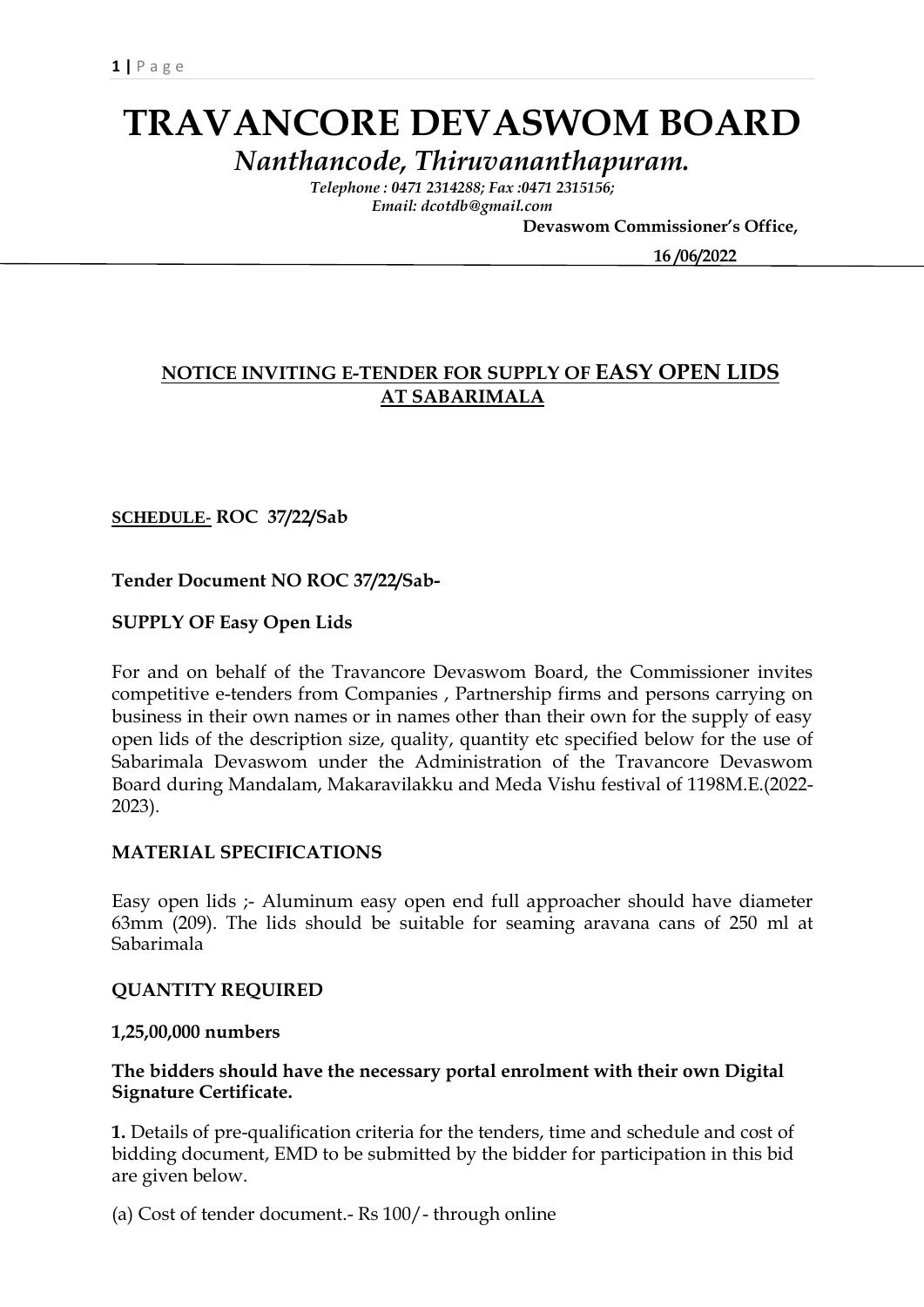(b) Earnest Money Deposit – Rs 5,00,000/- (Five Lakh only) through online

#### **Details of online payment are given separately in the Appendix attached with the tender document. (c) Pre-qualification criteria**

The tenderers are required to furnish following documents.

A. A declaration as to the legal status of the tenderer (viz. whether the tenderer is an Individual or an individual carrying on business in a name other than his/her own name , partnership firm registered with the Registrar of firms or a company incorporated under the provision of the Companies Act etc. accompanied by documents as to prove legal status of the tenderer

B. In the case of partnership firms true photocopies of the partnership deed, Registration Certificate issued by the Registrar of firms and the name and full particulars of all the continuing partners as entered in the Registrar of firms and In the case of Companies the Memorandum of Association and Articles of Association and the Certificate of incorporation and the Rules or Bylaws of the company attested by a Gazetted Government Servant or a Notary Public.

C. The Balance sheet and profit and loss account for the three preceding Financial years, duly attested by a Chartered Accountant. The firm shall have an annual turn over of rupees Three crore.

D. Certificate showing the experience in the respective fields issued by the District level Officers of the Industries Department of the State Government.

E. A Passport size photo along with three specimen signatures duly attested by a Gazetted Officer or Notary Public.

F. The tenderer must submit an unconditional declaration accepting all the terms and conditions prescribed herein with regard to supply along with the tender and that he is not a defaulter to the Board on any earlier occasions.

**(d)** Mode of submission of tender : Tender should be submitted online in **'' e tenders.kerala.gov.in''.** 

**(e)** Tender documents consisting of qualification information and eligibility criteria of bidders, Technical specification, schedule of quantities etc. are available in the web site **'' etenders.kerala.gov.in''.**

**(f)** Other details of tender documents will be available in the website **'' etenders.kerala.gov.in''.** 

**(g)** Travancore Devaswom Board reserves right to reject any or all tenders without assigning any reason thereof.

**(h)** Tender closing date : **04.07.2022, 05.00 p.m**. hours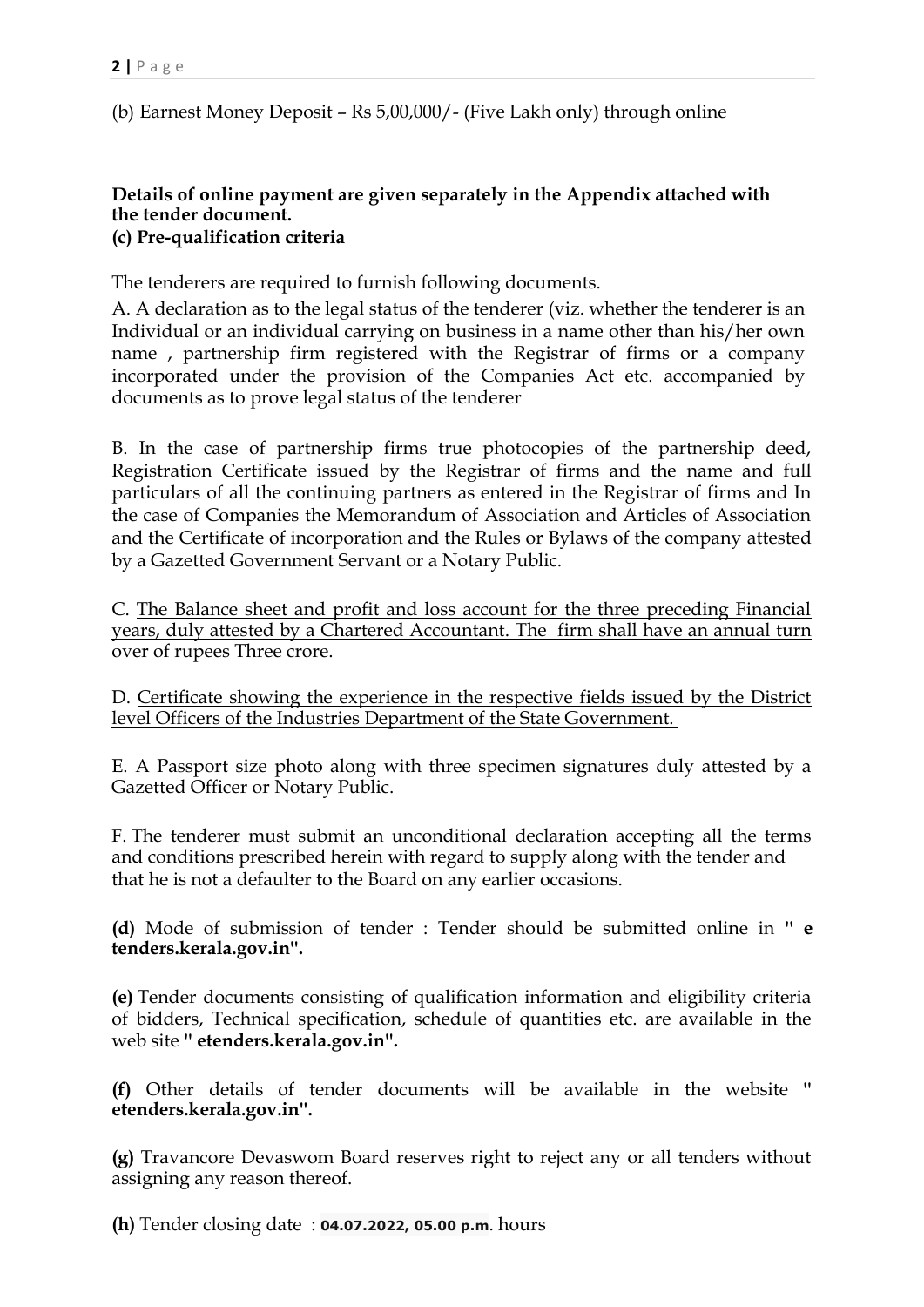**(i)** Tender opening date : **06.07.2022, 11.00 am**. hours.

# **Special instructions to the bidder for the e-submission of the bids**

(a) Bidder should do the registration in the tender site [http://etenders.kerala.gov.in](http://etenders.kerala.gov.in/) using the option available. Then the Digital Signature Registration has to be one with the e-token, after logging into the site. The e-token may be obtained from one of the authorized certifying authorities such as SIFY/TCS/nCode.

(b) If there is any clarification, this may be obtained online through the tender site or through the contract details. Bidder should take into account of the corrigendum published If any before submitting the bids through online.

(c) After the bid submission, the acknowledgement number given by the etendering system should be printed by the bidder and kept as a record of evidence for online submission of bid for the particular tender.

(d) The Tender Inviting Authority (TIA) will not be held responsible for any sort of the delay or the difficulties faced during the submission of bids through online by the bidders.

(e) The bidder submit the bid documents by online mode through the site http://etenders.kerala.gov.in .

Each document tobe uploaded through online for the tenders should be less than 2 MB. If any document is more than2 MB, it can be converted to rar/zip format and then the same can be uploaded. However if the file size is less than 1 MB the time for uploading transaction will be very fast. The total size of the documents in all the covers put up together, should be less than or equal to 12 MB.

(g) The bidder should ensure that the bid documents submitted should be free from virus and if the documents could not be opened, due to virus, during tender opening, the bid is liable to be rejected.

(h) The time settings fixed in the server side and displayed at the top of the tender site, will be valid for all actions of requesting bid submission, bid opening etc In the e-tender system. The bidders should follow this time during bid submission.

(i) All the data being entered by the bidders would be encrypted using PKI encryption techniques to ensure the secrecy of the data. The data entered will not be viewed by authorized persons during bid submission and not be viewable by any one until the time of bid opening. The submitted tender documents become readable only after the tender opening by the authorized individual.

(j) The confidentiality of the bids are maintained since the secured Socket Layer 128 bit Encryption technology is used. Data storage encryption of sensitive field is done.

## **TERMS AND CONDITIONS**

- 1. The rates should be inclusive of Excise duty, Sales Tax and for delivery at the store of Sabarimala.
- 2. The rates should be valid for one year.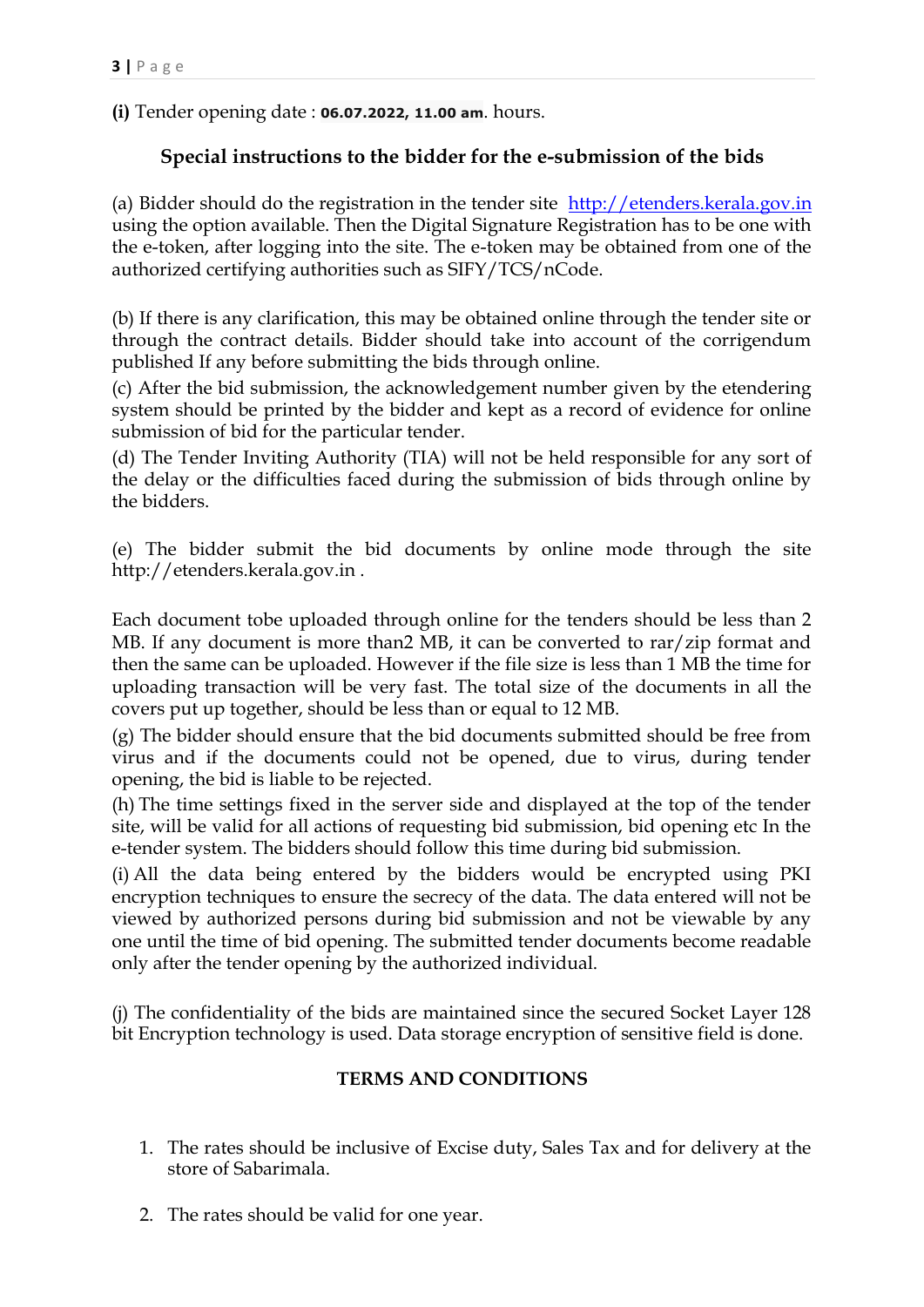- 3. The number of materials shown in the tender notice is the total approximate number required for the mentioned festivals together. In case more number of materials under the items are found necessary, the tenderer should be prepared to supply the same at the same rate.50% of the quantity should be supplied before 01-10-2022and the remaining before 30-11-2022
- 4. The items to the extend of 5% of the total number of items should also be supplied so as to enable replacement of damaged ones.
- 5. The material should be packed safely and be delivered at the store of Sabarimala Devaswom.
- 6. Necessary agreement should be executed with the Executive Officer, Sabarimala within the stipulated time.
- 7. The Board reserves the right to apportion the quantity among the suppliers.
- 8. The successful tenderer shall within seven days of receipt of communication accepting the tender should deposit a sum equivalent to 10% of the total value of the material either in cash or furnish bank guarantee for a like sum as security for the due performance of the contract and shall execute an agreement with the Board. The period of Bank Guarantee shall be valid for one year from the date of agreement.
- 9. Failure to supply the required quantity of materials within the specified time or violation of any of the conditions of the contract may lead to the cancellation of the contract and the loss if any , incurred by the Board on this account will be recovered from the defaulter. The contractor is not entitled to enhanced rate under any circumstances.
- 10. If any tenderer withdraws from his tender before the expiry of the period fixed for keeping the rates firm for acceptance, the earnest money if, any, deposited by him will be forfeited to the Board and such legal action taken against him as the Board think fit.
- 11. In cases where a successful tenderer, after having made partial supplies fails to fulfill the contract in full, all or any of the materials not supplied may at the discretion of the Board, be purchased by means of another tender/ quotation or by negotiation or from the next higher tenderer who had offered to supply already and the loss, if any, caused to the Board shall thereby together with such sum as may be fixed by the Board towards damages be recovered from the defaulting tenderer.
- 12. Any sum of money due and payable to the contractor (including security deposit returnable to him) under this contract may be appropriated by the